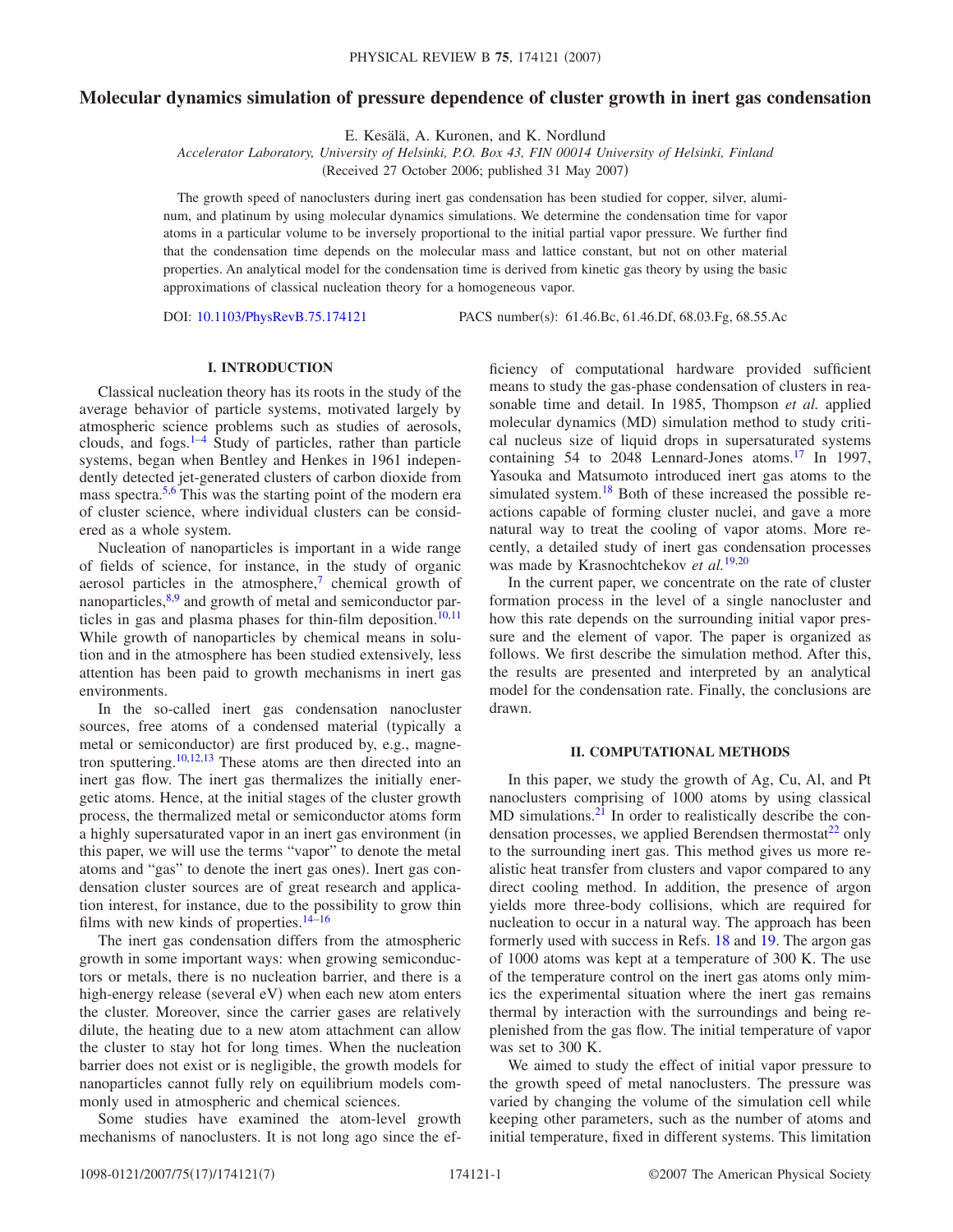gives less freedom over possible systems to study, but at the same time, it enables modeling the effect of pressure in particular. We studied the effect by simulating the inert gas growth process at five different pressures using different metal vapors and interaction models. The simulation times depended on the initial pressure. For the highest pressures, 10 ns was sufficient, while 60 ns was needed for the lowest ones. To get reasonable statistics, ten runs were performed at each pressure with each different interaction model.

Simulations were done by using the PARCAS code. $23,24$  $23,24$  Interactions between metal vapor atoms were modeled by the Foiles embedded atom model (EAM) potentials.<sup>25</sup> In addition, copper and silver vapors were also simulated using the potentials developed by Rosato, Guilope, and Legrand (RGL)  $^{26}$  $^{26}$  $^{26}$  to assess the possible sensitivity of the results to the choice of potential. Interactions between the metal and the carrier gas argon were represented by purely repulsive potentials developed by Ziegler, Biersack, and Littmark  $(ZBL).<sup>27</sup>$  $(ZBL).<sup>27</sup>$  $(ZBL).<sup>27</sup>$  Forces between carrier gas atoms were modeled by the Lennard-Jones potential. $^{28}$ 

Computation of the pressure from the virial theorem using the same simulation that was used for studying the cluster growth would yield erroneous values for the partial pressures in focus. Some vapor atoms nucleate almost immediately after beginning, which would cause distortion in the value. It is quite safe to assume metal vapor as ideal gas before any nucleation has started. We determined the initial partial carrier gas pressure related to a certain volume by virial calculation of a separate simulation of the same number of argon atoms with a purely repulsive potential. It is possible to determine the pressures directly from the ideal-gas theory, since we know the number of atoms, system volume, and approximate temperature of 300 K. However, calculating it from separate simulation with applied algorithm gives us more accurate picture of the collision frequency of atoms. We used five cubic simulation cells of sizes 9, 10, 12, 15, and 20 nm with corresponding pressures of 60.9, 43.6, 24.7, 12.4, and 5.21 bar, respectively.

#### **III. RESULTS AND DISCUSSION**

### **A. Condensation process**

The condensation process can be observed to consist of three separate events that may occur simultaneously,<sup>19</sup> namely, nucleation, monomeric growth, and the aggregation or coagulation. At the very start, the dominating and only phenomenon is spontaneous nucleation of metal vapor. This step requires a three-body collision of two vapor atoms and a gas or vapor atom. The nucleation phase includes some more complex reactions, for example, cluster splitting which increases the amount of dimers and trimers, before small cluster nuclei appear. These events are discussed in more detail in Ref. [20.](#page-6-16) Almost immediately after formation of a few small clusters, growth occurs mainly by addition of single monomers. This rapidly decreases the number of free monomers and, of course, results in bigger clusters in the system. When monomers have mostly vanished, and clusters are large enough, growth is mainly governed by cluster aggregation. Illustration of these phases is given in Fig. [1.](#page-2-0) Depending on the system volume, the number of free monomers in the system decreased to near zero between 1 and 10 ns. Roughly half of the growth of the largest cluster took place via cluster aggregation. This increased slightly at higher pressures. Both of these characteristics can be seen in Fig. [2.](#page-3-0)

We saw very little evidence of clusters losing atoms via evaporation in our simulations. At the lowest simulated pressures, coalescence of two relatively large clusters caused separation of atoms in some cases. However, this effect was minimal. Our simulations were run at higher pressures compared to experimental values, which are typically in the range of  $1-100$  mbar. This means that in the simulations, clusters cool down more rapidly, while the faster growing rate induces more heat.

#### **B. Cluster growth of different materials**

We approached the growth rate of clusters by measuring the time  $\tau_s$  at which a percentage *s* of vapor atoms in our simulation condensed into a single cluster. This condensation time varied between different pressures and materials, and, as such, gave us a method for modeling the advancement of cluster sizes versus initial vapor pressure. The observed behavior is linked to the evolution of average cluster size in macroscopic systems. While in nearly all cases the end result of the simulation was only a single cluster with no free atoms, it was essential to measure the time for some proportion of atoms to get statistically meaningful results for our purposes. Waiting for the last monomer collision would evaluate the chaotic behavior of a single wandering free particle rather than cluster growth. The cutoff used was 95% with the corresponding condensation time  $\tau_{95}$ .

The temperature of metal atoms during simulations relies on two independent factors, the cooling rate and transformation of bonding energy to thermal energy. The cooling rate of vapor atoms was not controlled directly. Reference [29](#page-6-25) suggests that the cooling rate of vapor in a rare gas relies on the mass difference between inert gas and vapor atoms. The other active parameter in our simulations was the surrounding inert gas pressure, which was equal to the initial vapor pressure. Classical energy and momentum conservation leads to most efficient energy transfer in collision between atoms of equal masses. In addition, lower mass yields more collisions at a given pressure. Figure [3](#page-3-1) shows the behavior we observed in our simulations. The effect of the inert gas pressure on the cooling rate of the copper vapor is as expected. This effect was similar with other materials.

The temperature during the simulations varied widely between different materials. There was no significant difference in the thermal behavior between the RGL and EAM potential models, so RGL results are not included in Fig. [3.](#page-3-1) This is reasonable, since we can consider the transfer of thermal energy in our systems as a classical momentum transfer in elastic collision, and in that case, the interaction model is not essential. Platinum has the largest mass in our studies. This leads to both slower condensation and cooling, which can be seen in its low maximum temperature and a gentle descent of the curve. In the case of relatively high mass silver, we can observe similar behavior. The cohesive energy of silver is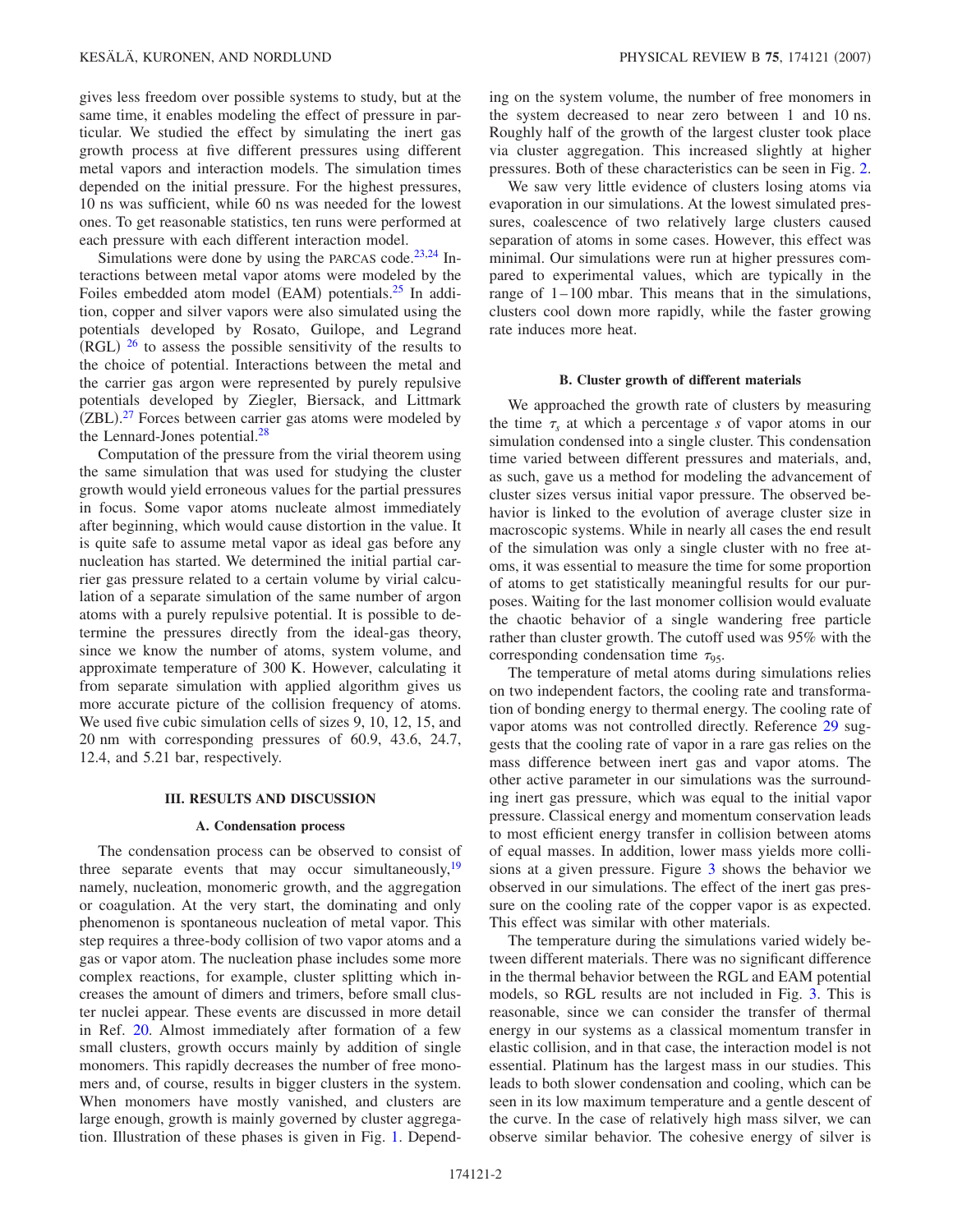<span id="page-2-0"></span>

FIG. 1. (Color online) Snapshots of different phases in a typical inert gas condensation system from a single simulation in 5.21 bar pressure. Copper atoms are colored dark red and argon atoms light gray. (a) Initial state where only nucleation can occur; (b) phase of mostly monomeric growth; (c) only a few monomers left in the system, and aggregation governs growth; and (d) all copper atoms in one cluster.

significantly lower than that of platinum, which causes a lower cluster temperature even when the condensation is still faster. Copper and aluminum are closer to argon in mass, so the collisions with argon atoms exchange momentum more efficiently. In addition, the collision frequency is higher than with platinum and silver. Hence, the cooling rates [slope of  $T(t)$  data in Fig. [3](#page-3-1)(b)] of Cu and Al are the highest.

<span id="page-2-1"></span>Results for  $\tau_{95}$  versus initial vapor pressure are presented in Fig. [4.](#page-4-0) Values for  $\tau_{95}$  appeared to obey the form

$$
\tau_{95} = \frac{C_c}{p_v},\tag{1}
$$

where  $p_v$  is the initial vapor pressure and  $C_c$  a constant. In addition to the values for condensation time, Eq.  $(1)$  $(1)$  $(1)$  is fitted to the solid line in Fig. [4.](#page-4-0) Values obtained for the constant  $C_c$ by fitting are given in Table [I.](#page-4-1) The similarities between values obtained for copper and silver can be explained analytically, as we will show later. There is also very little variance between values obtained with different interaction models. While in both cases simulations with the RGL potential gave a slightly smaller value for the constant  $C_c$ , the difference is almost negligible considering the statistical uncertainties of this study. This indicates that the process is not sensitive to the potential model used. A more detailed explanation for Eq. ([1](#page-2-1)) and constant  $C_c$  is given in Sec. III C.

Aluminum differs significantly from copper and silver in terms of mass. At a given temperature, light aluminum atoms have larger velocities compared to copper and silver. In addition, aluminum has a relatively large lattice constant, which results in a larger volume of clusters. These characteristics increase the collision frequency of atoms and intermediate clusters, leading to a faster growth rate. Platinum, on the other hand, is substantially heavier compared to other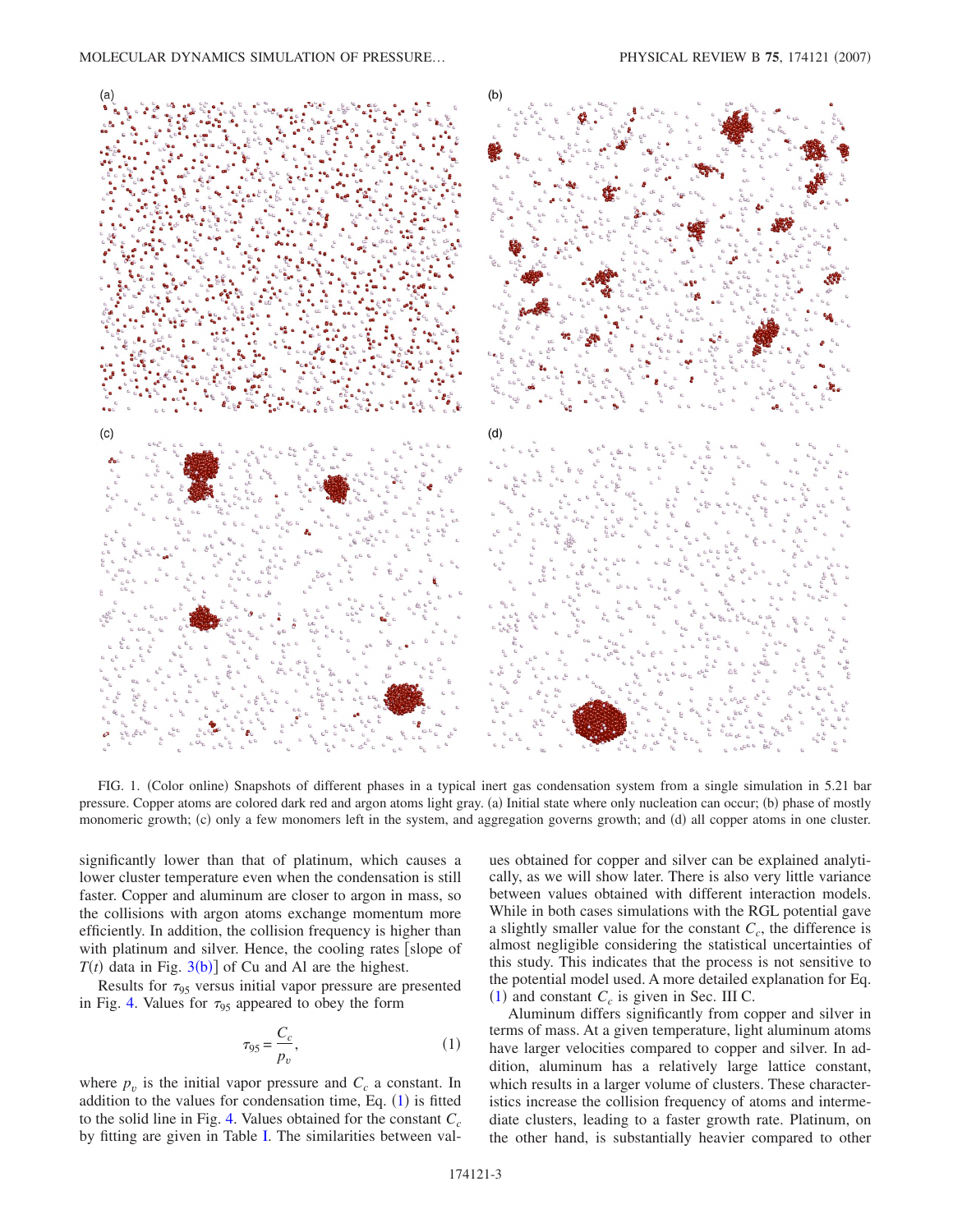<span id="page-3-0"></span>

FIG. 2. (Color online) (a) Number of monomers in the system and (b) number of atoms in the largest cluster from typical condensation simulations of 1000 copper atoms in different initial pressures. Leaps in the largest clusters size indicate cluster aggregation events.

materials. While a platinum cluster of the same number of atoms has a larger volume compared to copper, its mere mass leads to a slower growth rate. Plots for aluminum and platinum are shown in Fig. [4.](#page-4-0)

#### **C. Analytical model for condensation rate**

In this section, we aim to explain the behavior observed for the growth rate of clusters in our simulations and to construct an analytical model to predict the time evolution of cluster sizes. In atmospheric physics, the evolution of cluster size distribution is mostly seen as a phase change in thermo-dynamic equilibrium.<sup>30,[31](#page-6-27)</sup> In the case of inert gas condensation method, the nucleation barrier and saturation vapor pressure are negligible at the studied temperatures and time scales. The following derivation is based on assumption that the process is mainly kinetic by nature.

Formation of cluster seeds, which allows clusters to grow via addition of single monomers, occurred nearly immediately (within 5-100 ps) in our simulations. In this approach, we assume that the growth speed is dictated by the rate of

<span id="page-3-1"></span>

FIG. 3. (Color online) Time behavior of metal vapor temperature in the simulated systems. (a) The temperature of copper atoms at different pressures. At lower carrier gas pressures, the copper vapor cools down slower, while at the start, higher vapor pressure results in higher vapor temperature. (b) The temperature of Pt, Al, Cu, and Ag atoms at the pressure of 12 bar. Various phenomena define the temperature in different vapors. Condensation rate, bonding energy, and mass are significantly different for each material. Peaks in temperature curve result from cluster collisions, and at the end, cluster crystallization.

monomer addition. This may seem a rather crude approximation considering the snapshots of the condensation process in Fig. [1.](#page-2-0) However, at this size scale, small clusters are thermodynamically mobile in the same way as free atoms. Kinetic gas theory combined with average atom velocity in a gas yields the equation

$$
z = \frac{p_v}{\sqrt{2\pi m_v k T_v}},\tag{2}
$$

<span id="page-3-2"></span>where *z* is the collision frequency per unit area,  $m<sub>v</sub>$ , the mass of vapor atoms,  $T_v$  the vapor temperature,  $k$  Boltzmann's constant, and  $p_v$  the initial vapor partial pressure.<sup>31</sup> In contrast to many situations in atmospheric science, the partial vapor pressure decreases rapidly during the growth process in simulated systems. If we include the ratio of collisions which leads to aggregation of a monomer, the so-called con-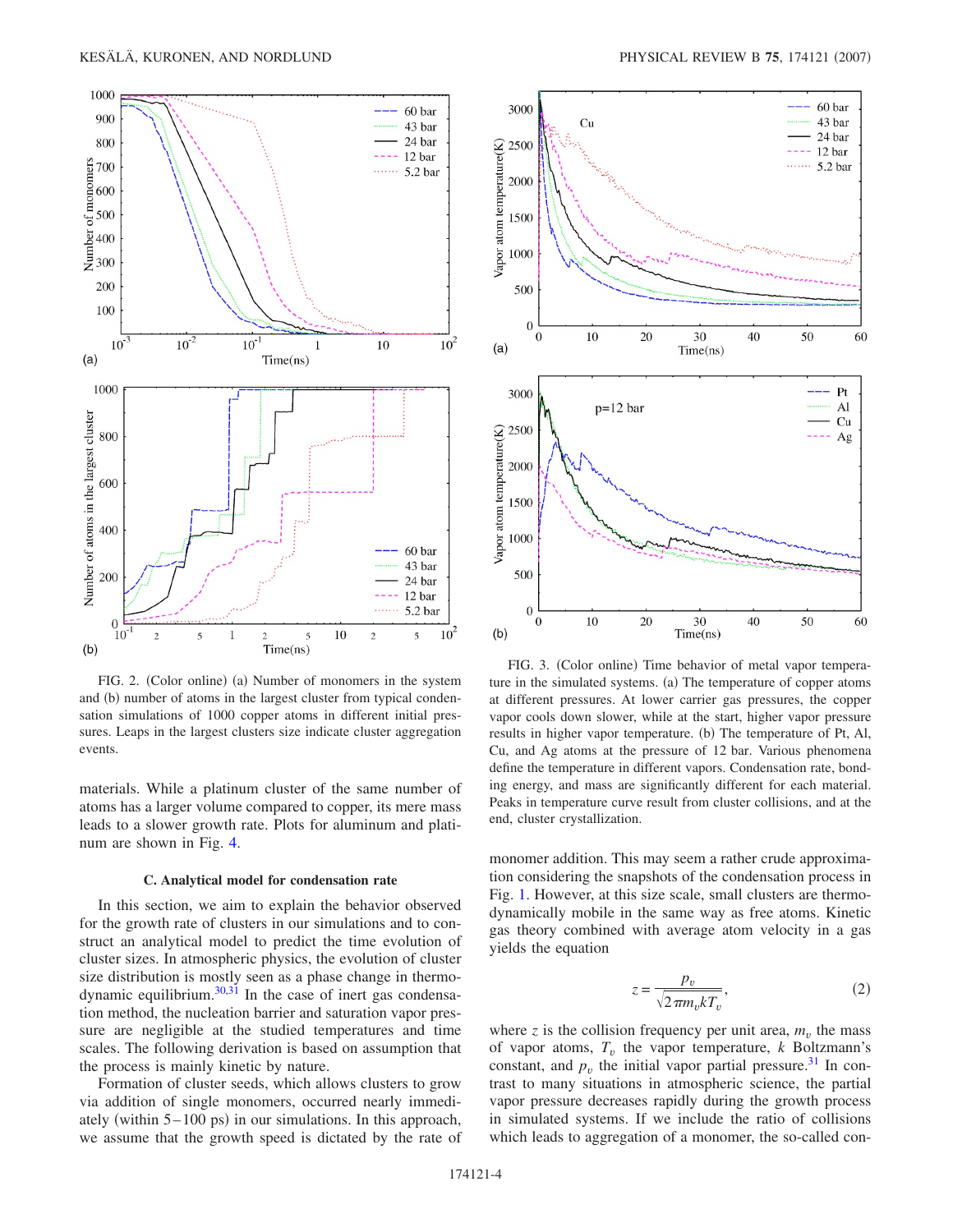<span id="page-4-0"></span>

FIG. 4.  $\tau_{95}$  as a function of the initial vapor pressure with different interaction models. Simulation data points are marked with circles, and the fitted function from Eq. ([1](#page-2-1)) is plotted as solid lines. The simulated materials are the following: (a) EAM-Copper; (b) EAM-Silver; (c) RGL-Copper; (d) RGL-Silver; (e) EAM-Aluminum; (f) EAM-Platinum.

<span id="page-4-2"></span>densation coefficient  $\alpha_c$ , and the area of cluster in terms of diameter  $d_c$ , we can write Eq. ([2](#page-3-2)) in the following form:

$$
z_c = \frac{\pi d_c^2 \alpha_c (p_v - p_c)}{\sqrt{2\pi m k T_v}},
$$
\n(3)

where  $z_c$  is the rate of coalescence of vapor atoms and  $p_c$  the loss in vapor pressure. In the current situation of condensation of strongly bound materials, the condensation coefficient  $\alpha_c$  can be expected to be practically equal to 1, which is also observed in the simulations. We retain it in our calculations to enable generalization to other kinds of materials, but use  $\alpha_c = 1$  in the evaluation. We can simplify our approach further by assuming that each added vapor atom increases the cluster volume by an equal characteristic amount *Vu*. By simple geometric arguments, this approximation gives the relation

<span id="page-4-1"></span>TABLE I. Values for the constant  $C_c$  in Eq. ([1](#page-2-1)) fitted to simulation results and calculated from the analytical model described in the text.

| Potential model | $C_c$ from fit to Eq. (1)<br>(ns/bar) | $C_c$ from Eq. (11)<br>(ns/bar) |
|-----------------|---------------------------------------|---------------------------------|
| EAM Cu          | $107+9$                               | 74.37                           |
| RGL Cu          | $103 + 9$                             | 74.37                           |
| EAM Ag          | $105 \pm 7$                           | 75.74                           |
| RGL Ag          | $96 \pm 8$                            | 75.74                           |
| EAM AI          | $44 \pm 4$                            | 38.62                           |
| EAM Pt          | $141 \pm 8$                           | 110.8                           |

$$
\frac{d(d_c)}{dn_c} = \left(\frac{2V_u}{9\pi}\right)^{1/3} n_c^{-2/3},\tag{4}
$$

<span id="page-4-5"></span>where  $n_c$  is the number of atoms in the cluster. Furthermore, we can apply the ideal-gas law to the pressure terms in Eq. ([3](#page-4-2)). Denoting the total number of vapor atoms in the system with  $n_{tot}$ , we can write the pressure loss  $p_c$  with the initial vapor pressure as follows:

$$
p_c V_s = n_c k T_v, \quad p_v V_s = n_{tot} k T_v \Rightarrow p_c = p_v \frac{n_c}{n_{tot}}.
$$
 (5)

<span id="page-4-3"></span> $V<sub>s</sub>$  in Eq. ([5](#page-4-3)) is the volume of the system in focus. The condensation rate  $z_c$  can be expressed as  $\frac{dn_c}{dt}$ . Combining Equations  $(3)$  $(3)$  $(3)$ – $(5)$  $(5)$  $(5)$  gives us the following rate equation:

<span id="page-4-4"></span>
$$
\frac{dn_c}{dt} = \sqrt{\frac{2}{\pi m_v k T_v}} \left(\frac{9\pi}{2V_u}\right)^{1/3} V_u \alpha_c p_v n_c^{2/3} \left(1 - \frac{n_c}{n_{tot}}\right). \tag{6}
$$

As discussed above, we observed very little evaporation in our simulations. The heat generated by condensation is mostly contained in intermediate clusters. The temperature of the vapor itself can be assumed to be the same as the temperature of the surrounding inert gas, which in our simulations was kept constant. If we consider Eq.  $(6)$  $(6)$  $(6)$ , we see that most of the terms can be assumed constant in terms of  $n_c$  and *t*. We can rewrite the rate equation in a more practical shape by defining the constant

$$
\lambda = \sqrt{\frac{2}{\pi m_v k T_v}} \left(\frac{9\pi}{2V_u}\right)^{1/3} V_u \alpha_c, \tag{7}
$$

which gives us the expression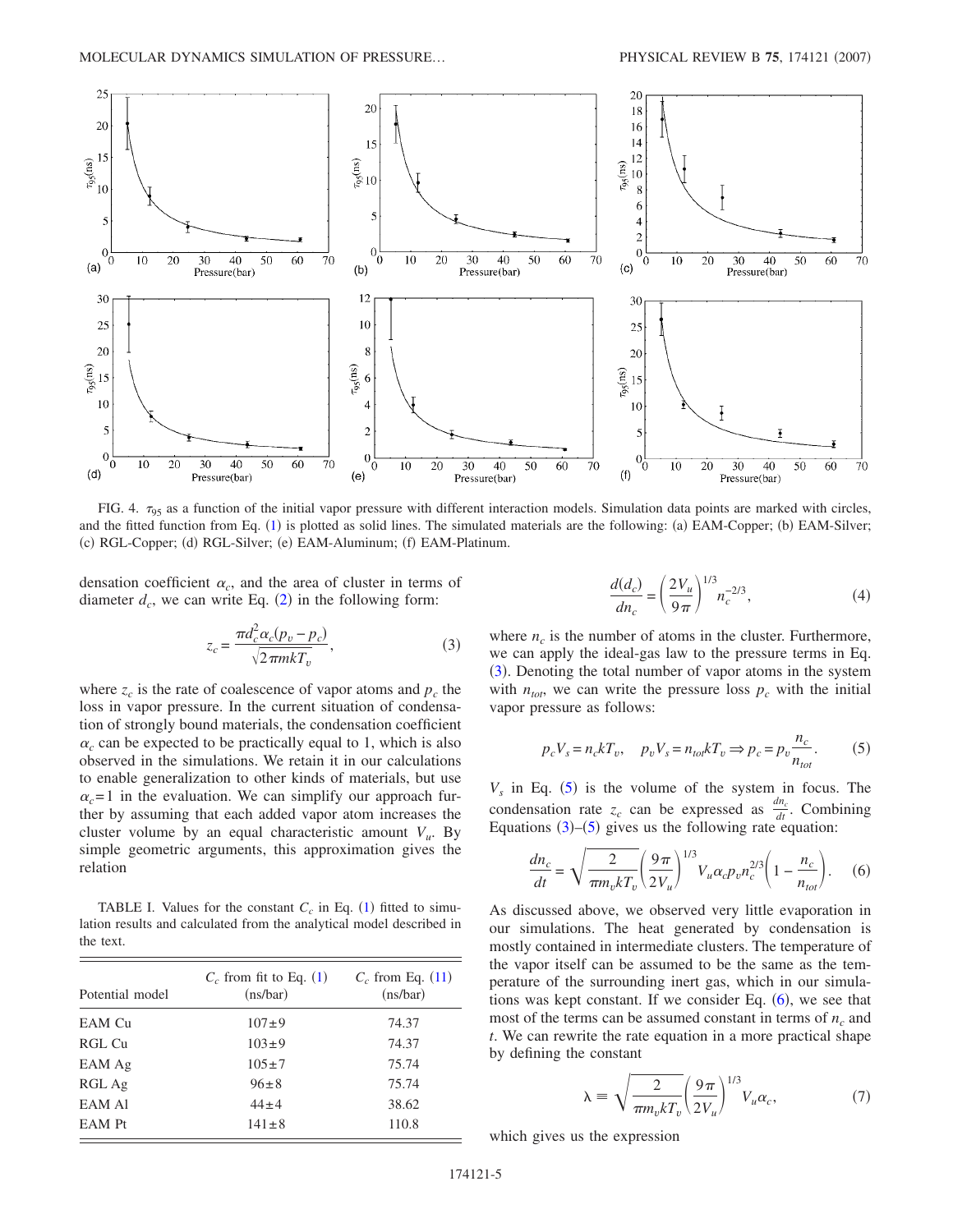$$
\lambda p_v dt = \frac{dn_c}{\left(1 - \frac{n_c}{n_{tot}}\right) n_c^{2/3}}.
$$
\n(8)

Performing the variable change  $u = n_c / n_{tot}$ ,  $dn_c = n_{tot} du$ , where *u* is the proportion of atoms in clusters over total number of atoms, and calculating the integral  $t:0 \rightarrow \tau_s$ ,  $u: n_0/n_{tot} \rightarrow s$ yield

$$
\lambda p_v \tau_s = n_{tot}^{1/3} \int_{n_0/n_{tot}}^s \frac{du}{(1-u)u^{2/3}},
$$
\n(9)

<span id="page-5-1"></span>where  $n_0 / n_{tot}$  is the fraction of vapor atoms in the initial cluster. The integral on the right-hand side diverges at *s*=1. However, it still behaves reasonably smoothly around *s* =0.95. Moreover, it has no system dependent variables within, and therefore the value of the integral is the same for all materials studied. From now on, we will denote it as  $k_s$ , and Eq.  $(9)$  $(9)$  $(9)$  simplifies to

$$
\tau_s = \frac{n_{tot}^{1/3} k_s}{\lambda p_v} = \frac{C_c}{p_v},\tag{10}
$$

<span id="page-5-2"></span>where  $C_c$  corresponds to the constant used in our fitting procedure. Thus, our analytical model explains the  $1/p<sub>p</sub>$  behavior observed in the simulations for all materials.

<span id="page-5-0"></span>Substituting Eq.  $(7)$  $(7)$  $(7)$  to Eq.  $(10)$  $(10)$  $(10)$  gives

$$
C_c = \left(\frac{\sqrt{\pi n_{tot}}}{9\sqrt{2}}\right)^{1/3} \frac{\sqrt{kT_v} k_s}{\alpha_k} \frac{\sqrt{m_u}}{V_u^{2/3}}.
$$
 (11)

We evaluated  $C_c$  using a lower limit for the cluster size of  $n_0$ =2 atoms in the integral  $k_s$  and an atomic volume corresponding to that in an fcc crystal,  $V_u = a^3 / 4$ , where *a* is the equilibrium lattice constant. The values of  $C_c$  predicted from our model are compared with the fitted ones in Table [I.](#page-4-1) The values are in very good agreement considering the approximations made in deriving the model. The about 20% discrepancy is most likely related to the cluster aggregation events.

The only terms characteristic to the material are the  $V_u$ and  $m_u$ .  $V_u$  is proportional to the cube of the lattice constant *a*. Thus, the characteristic dependence of  $C_c$  on material properties is

$$
C_c \propto \frac{\sqrt{m_u}}{a^2}.\tag{12}
$$

<span id="page-5-4"></span>Plotting all the EAM metals to  $\left(C_c, \frac{\sqrt{m_u}}{a^2}\right)$  coordinates shows us the distinct linear relation of Fig. [5.](#page-5-3) This gives additional credence to the derived model, since the part of the function that has no material dependent parameters acts the same way in all materials studied in this paper. This also gives us a tool to scale the condensation time or the resulting cluster size to different materials once the behavior of the modeled system is observed for some experimental vapor.

The dependencies obtained from our simulation model, namely, that the condensation time is proportional to inverse pressure and the predicted values of  $C_c$ , can be used to apply the current results to lower and variable pressures relevant in experimental inert gas condensation cluster-ion sources.

<span id="page-5-3"></span>

FIG. 5. Behavior of constant  $C_c$  used in fitting procedure compared to material dependent parameters in the derived model. Solid line is the linear fit through the values of  $C_c$  obtained from the simulations.

It is also possible to use the model to understand how a change in experimental conditions affects the cluster size. The condensation time can be estimated from flow of inert gas and chamber length and the initial metal vapor pressure by the rate of sputtering. To the authors' knowledge, there are no extensive experimental studies made on the time scale of cluster growth in the chamber of an inert gas condensation apparatus, especially in relation to different initial metal vapor pressures. Such a study could be analyzed based on the model derived in this paper. Existing results on cluster growth comparing different materials and initial metal vapor pressure give support to the model derived in this paper on a qualitative level. Cluster sizes resulting from different initial partial pressures of the condensing vapor are presented in Ref. [32.](#page-6-28) While the pressures used are far below what we used in our simulations, applied equal pressures of Zn and Mg vapors resulted in roughly 80% larger Mg clusters in diameter. Calculating from Eq.  $(12)$  $(12)$  $(12)$  yields a 42% smaller time constant  $C_c$  to Mg, which means that Mg reaching a certain cluster size takes 42% of the time needed to form the same size of cluster from Zn vapor. Since the time scales of growth are not known in the experiments, a direct comparison on the size is not possible. However, the prediction of our model of Mg clusters growing faster than Zn ones is at least in qualitative agreement with the experimental results.

## **IV. CONCLUSIONS**

We calculated the time for a 1000 atom vapor to condensate into a single cluster at various vapor pressures for copper, silver, aluminum, and platinum by molecular dynamics simulation. We applied the thermostat only to the inert gas atoms to keep the simulated system as natural and realistic as possible. We ran ten simulations at each pressure for each material to get relatively good statistics for the behavior. The results were practically identical between the RGL and EAM potentials, which leads to the conclusion that the condensa-